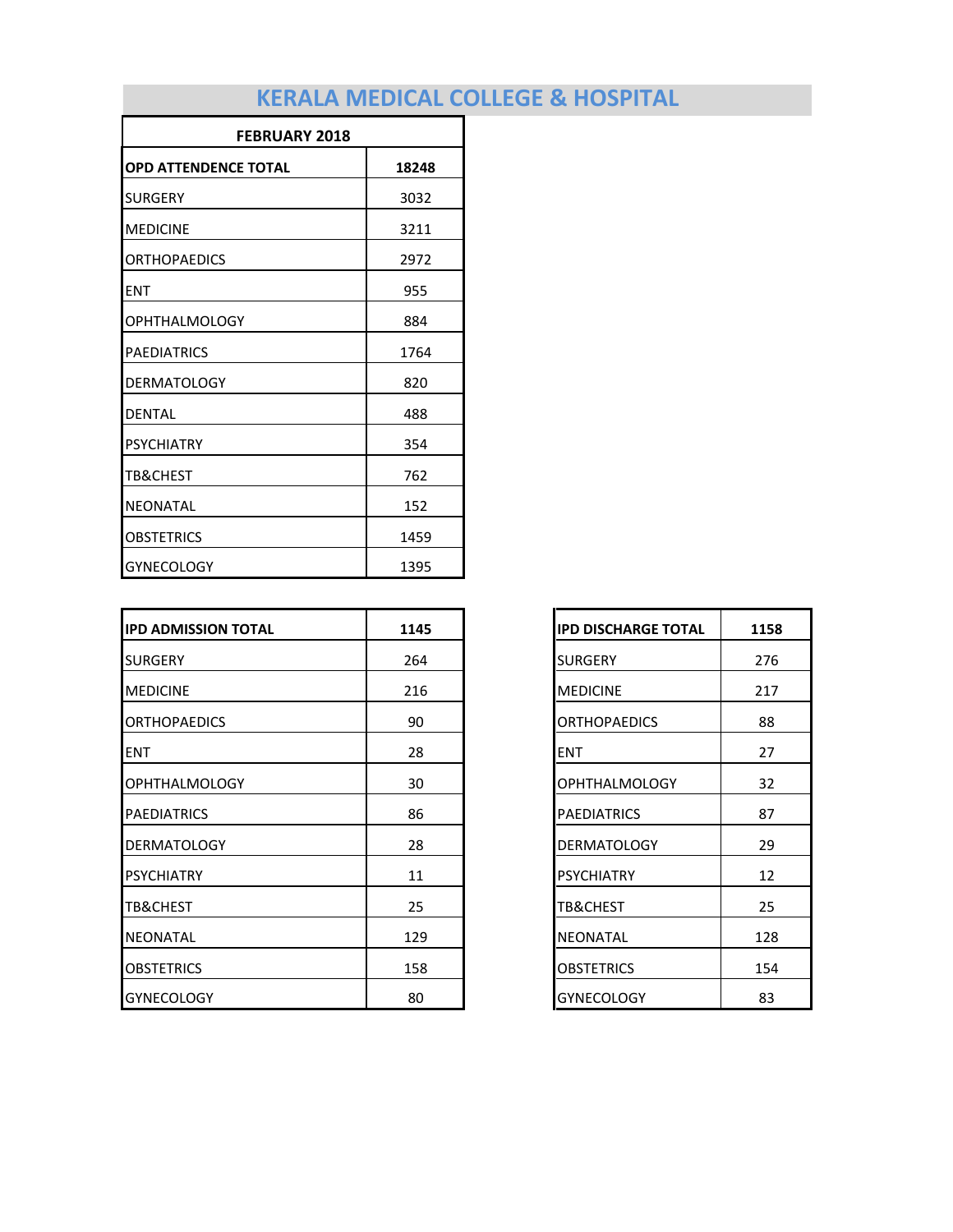| <b>FEBRUARY 2018</b>             |      |  |  |
|----------------------------------|------|--|--|
| <b>OPERATION WORK</b>            |      |  |  |
| No: of major surgical operations | 178  |  |  |
| No: of minor surgical operations | 1105 |  |  |
| No: of normal deliveries         | 104  |  |  |
| No: of caesarian sections        |      |  |  |

| <b>RADIOLOGICAL INVESTIGATIONS</b> | <b>FEBRUARY 2018</b> |    |  |
|------------------------------------|----------------------|----|--|
|                                    | ΟP                   | IP |  |
| X-ray                              | 369                  | 95 |  |
| <b>USG</b>                         | 353                  | 25 |  |
| Barium, IVP etc;                   | 79                   | 48 |  |
|                                    | 25                   | 10 |  |

| <b>LABORATORY INVESTIGATIONS</b> | <b>FEBRUARY 2018</b> |                |  |
|----------------------------------|----------------------|----------------|--|
|                                  | ΟP                   | IP             |  |
| Biochemistry                     | 8557                 | 7486           |  |
| Microbiology                     | 531                  | 288            |  |
| Serology                         | 1651                 | 906            |  |
| Haematology                      | 17,044               | 10,618         |  |
| Histopathology                   | 109                  | 153            |  |
| Cytopathology                    | 153                  | 115            |  |
|                                  | <b>HIV-302</b>       | <b>HIV-208</b> |  |
| Others                           | Malaria-30           | Malaria-32     |  |



Karala Medical College<br>Karala Medical College<br>Cherpulassery, Palakkad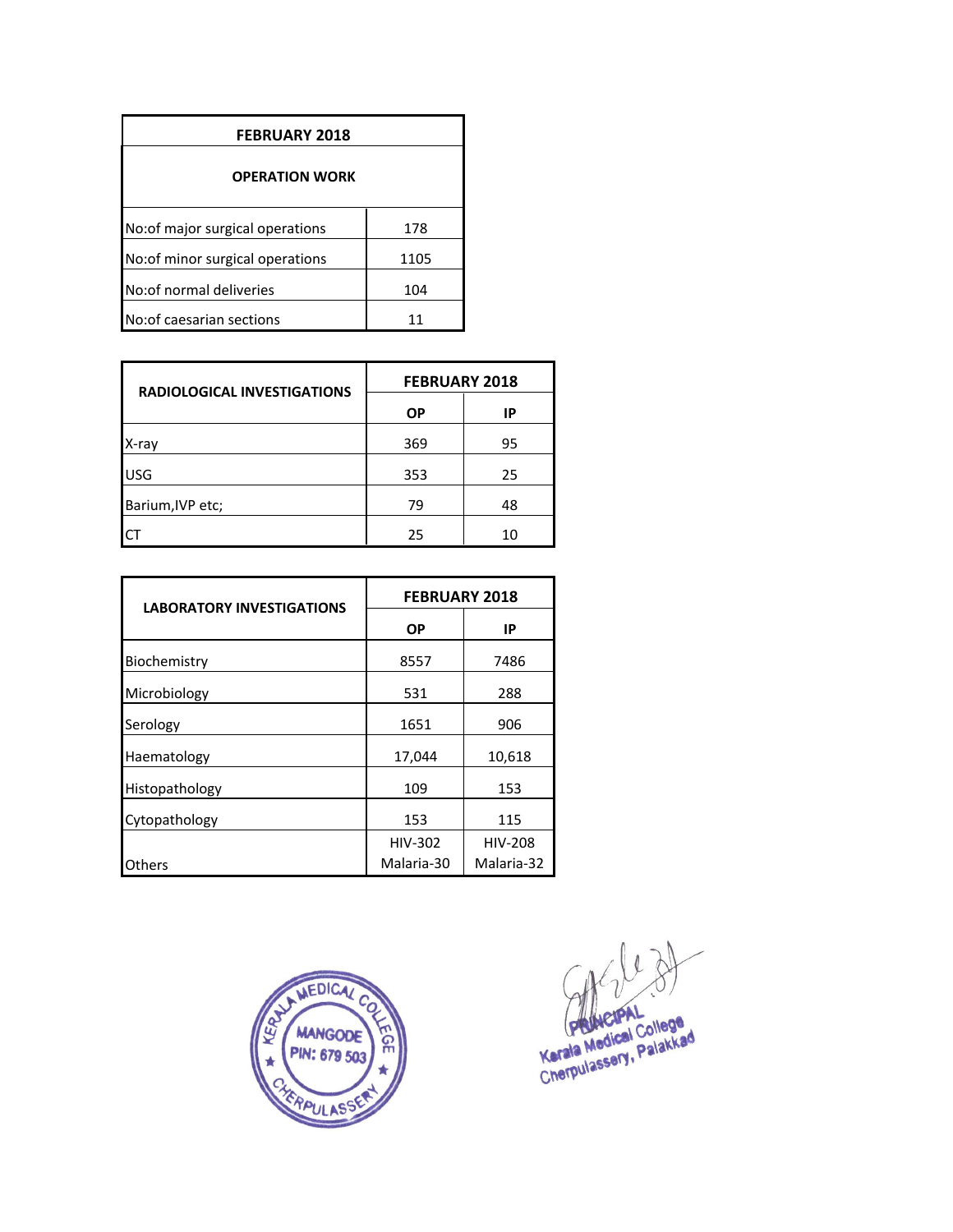| <b>JANUARY 2018</b>         |       |  |
|-----------------------------|-------|--|
| <b>OPD ATTENDENCE TOTAL</b> | 20156 |  |
| <b>SURGERY</b>              | 3246  |  |
| <b>MEDICINE</b>             | 3605  |  |
| <b>ORTHOPAEDICS</b>         | 3418  |  |
| <b>ENT</b>                  | 1130  |  |
| <b>OPHTHALMOLOGY</b>        | 1017  |  |
| <b>PAEDIATRICS</b>          | 1864  |  |
| <b>DERMATOLOGY</b>          | 956   |  |
| <b>DENTAL</b>               | 539   |  |
| <b>PSYCHIATRY</b>           | 378   |  |
| TB&CHEST                    | 896   |  |
| <b>NEONATAL</b>             | 147   |  |
| <b>OBSTETRICS</b>           | 1430  |  |
| <b>GYNECOLOGY</b>           | 1530  |  |

| <b>IPD ADMISSION TOTAL</b> | 1273 | <b>IPD DISCHARGE TOTAL</b> |
|----------------------------|------|----------------------------|
| <b>SURGERY</b>             | 288  | <b>SURGERY</b>             |
| <b>MEDICINE</b>            | 271  | <b>MEDICINE</b>            |
| <b>ORTHOPAEDICS</b>        | 106  | <b>ORTHOPAEDICS</b>        |
| <b>ENT</b>                 | 31   | ENT                        |
| <b>OPHTHALMOLOGY</b>       | 36   | <b>OPHTHALMOLOGY</b>       |
| <b>PAEDIATRICS</b>         | 87   | <b>PAEDIATRICS</b>         |
| <b>DERMATOLOGY</b>         | 30   | <b>DERMATOLOGY</b>         |
| <b>PSYCHIATRY</b>          | 18   | <b>PSYCHIATRY</b>          |
| TB&CHEST                   | 27   | TB&CHEST                   |
| <b>NEONATAL</b>            | 135  | <b>NEONATAL</b>            |
| <b>OBSTETRICS</b>          | 164  | <b>OBSTETRICS</b>          |
| <b>GYNECOLOGY</b>          | 80   | <b>GYNECOLOGY</b>          |

| <b>IPD DISCHARGE TOTAL</b> | 1252 |
|----------------------------|------|
| SURGERY                    | 278  |
| <b>MEDICINE</b>            | 269  |
| ORTHOPAEDICS               | 102  |
| ENT                        | 32   |
| OPHTHALMOLOGY              | 35   |
| PAEDIATRICS                | 87   |
| <b>DERMATOLOGY</b>         | 29   |
| PSYCHIATRY                 | 18   |
| TB&CHEST                   | 29   |
| NEONATAL                   | 136  |
| OBSTETRICS                 | 161  |
| <b>GYNECOLOGY</b>          | 76   |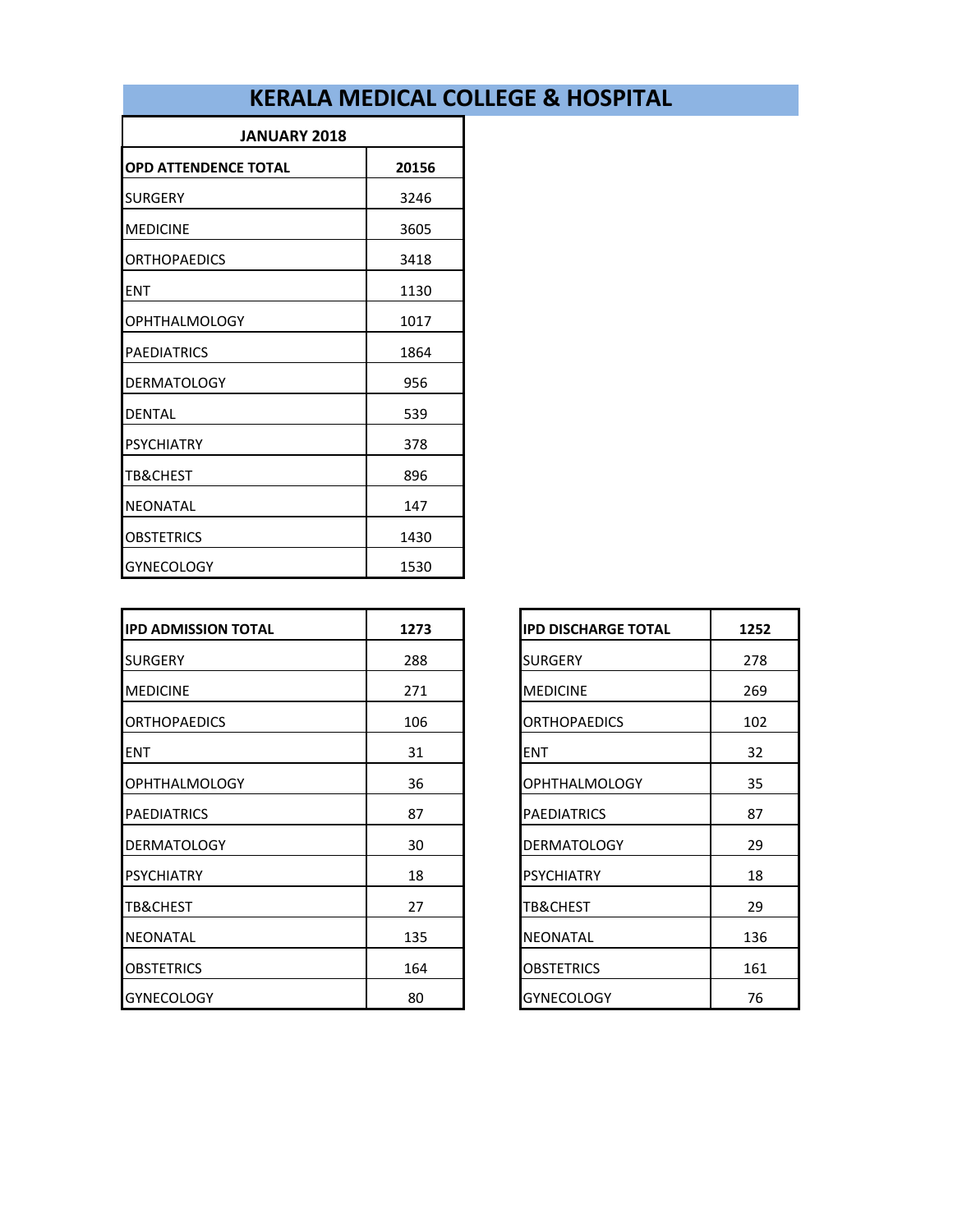| <b>JANUARY 2018</b>              |      |  |  |
|----------------------------------|------|--|--|
| <b>OPERATION WORK</b>            |      |  |  |
| No: of major surgical operations | 199  |  |  |
| No:of minor surgical operations  | 1218 |  |  |
| No: of normal deliveries         | 119  |  |  |
| No: of caesarian sections        |      |  |  |

| <b>RADIOLOGICAL INVESTIGATIONS</b> | <b>JANUARY 2018</b> |     |
|------------------------------------|---------------------|-----|
|                                    | ΟP                  | ΙP  |
| X-ray                              | 545                 | 117 |
| <b>USG</b>                         | 64                  | 6   |
| Barium, IVP etc;                   | 42                  | 20  |
|                                    | 14                  | Ջ   |

| <b>LABORATORY INVESTIGATIONS</b> | <b>JANUARY 2018</b> |          |
|----------------------------------|---------------------|----------|
|                                  | ΟP                  | IP       |
| Biochemistry                     | 9821                | 7206     |
| Microbiology                     | 706                 | 359      |
| Serology                         | 2049                | 1147     |
| Haematology                      | 19,142              | 10,700   |
| Histopathology                   | 129                 | 161      |
| Cytopathology                    | 196                 | 135      |
|                                  | HIV-323             | 246      |
| Others                           | Malaria-56          | Malaria- |

Kerala Medical College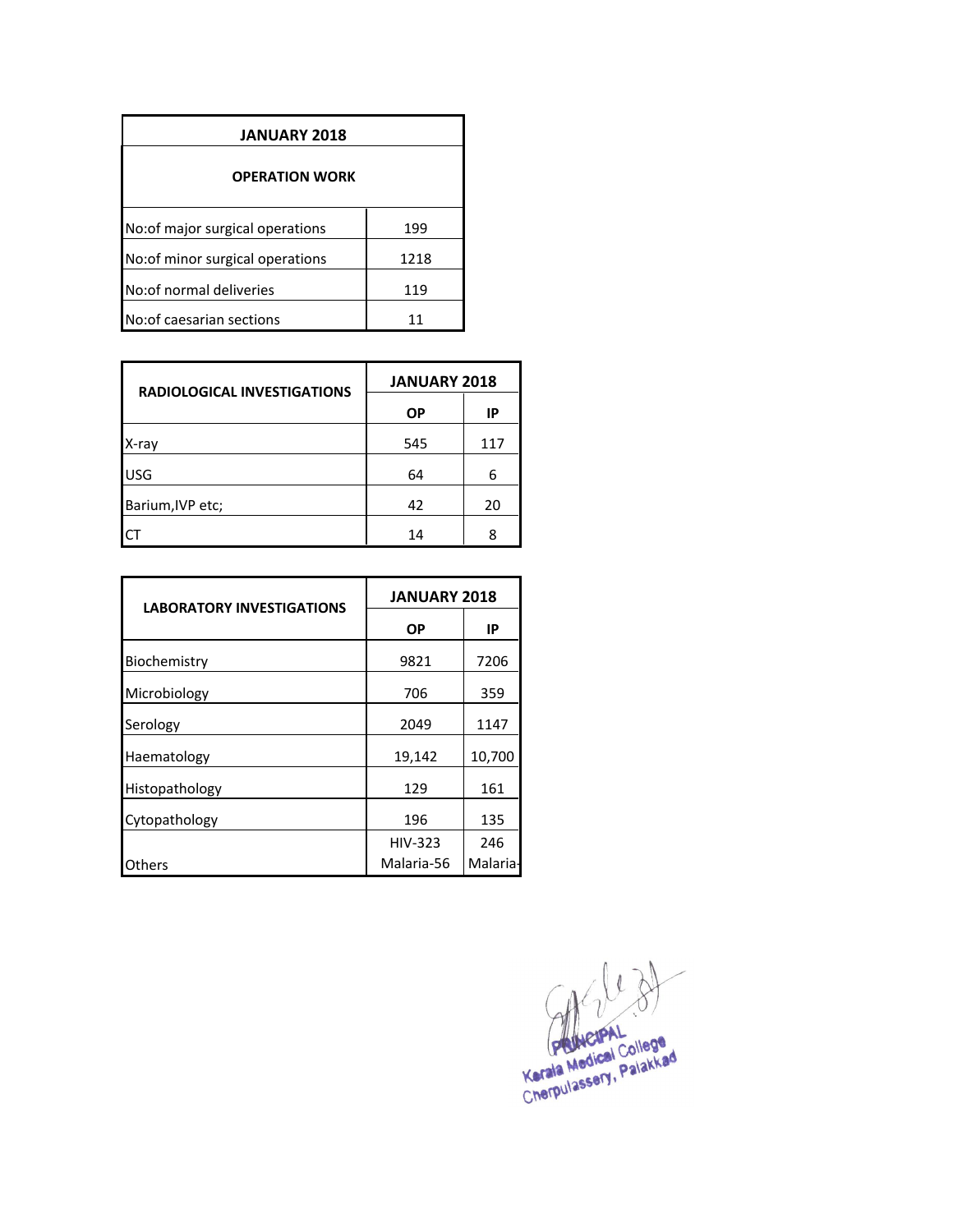| DECEMBER-2017               |       |  |
|-----------------------------|-------|--|
| <b>OPD ATTENDENCE TOTAL</b> | 20085 |  |
| <b>SURGERY</b>              | 3295  |  |
| <b>MEDICINE</b>             | 3580  |  |
| <b>ORTHOPAEDICS</b>         | 3363  |  |
| <b>ENT</b>                  | 1089  |  |
| <b>OPHTHALMOLOGY</b>        | 1005  |  |
| <b>PAEDIATRICS</b>          | 1915  |  |
| <b>DERMATOLOGY</b>          | 1023  |  |
| <b>DENTAL</b>               | 535   |  |
| <b>PSYCHIATRY</b>           | 334   |  |
| <b>TB&amp;CHEST</b>         | 807   |  |
| <b>NEONATAL</b>             | 161   |  |
| OBSTETRICS                  | 1550  |  |
| <b>GYNECOLOGY</b>           | 1428  |  |

| <b>IPD ADMISSION TOTAL</b> | 1476 | <b>IPD DISCHARGE TOTAL</b> | 1478 |
|----------------------------|------|----------------------------|------|
| <b>SURGERY</b>             | 361  | <b>SURGERY</b>             | 358  |
| <b>IMEDICINE</b>           | 316  | <b>MEDICINE</b>            | 313  |
| <b>ORTHOPAEDICS</b>        | 124  | <b>ORTHOPAEDICS</b>        | 127  |
| <b>ENT</b>                 | 36   | <b>ENT</b>                 | 35   |
| <b>OPHTHALMOLOGY</b>       | 45   | <b>OPHTHALMOLOGY</b>       | 44   |
| <b>PAEDIATRICS</b>         | 93   | <b>PAEDIATRICS</b>         | 95   |
| <b>DERMATOLOGY</b>         | 37   | <b>DERMATOLOGY</b>         | 37   |
| <b>PSYCHIATRY</b>          | 22   | <b>PSYCHIATRY</b>          | 23   |
| <b>TB&amp;CHEST</b>        | 30   | TB&CHEST                   | 29   |
| <b>NEONATAL</b>            | 144  | <b>NEONATAL</b>            | 139  |
| <b>OBSTETRICS</b>          | 179  | <b>OBSTETRICS</b>          | 186  |
| <b>GYNECOLOGY</b>          | 89   | <b>GYNECOLOGY</b>          | 92   |

| <b>IPD DISCHARGE TOTAL</b> | 1478 |
|----------------------------|------|
| <b>SURGERY</b>             | 358  |
| <b>MEDICINE</b>            | 313  |
| <b>ORTHOPAEDICS</b>        | 127  |
| <b>ENT</b>                 | 35   |
| OPHTHALMOLOGY              | 44   |
| <b>PAEDIATRICS</b>         | 95   |
| <b>DERMATOLOGY</b>         | 37   |
| PSYCHIATRY                 | 23   |
| TB&CHEST                   | 29   |
| NEONATAL                   | 139  |
| <b>OBSTETRICS</b>          | 186  |
| <b>GYNECOLOGY</b>          | 92   |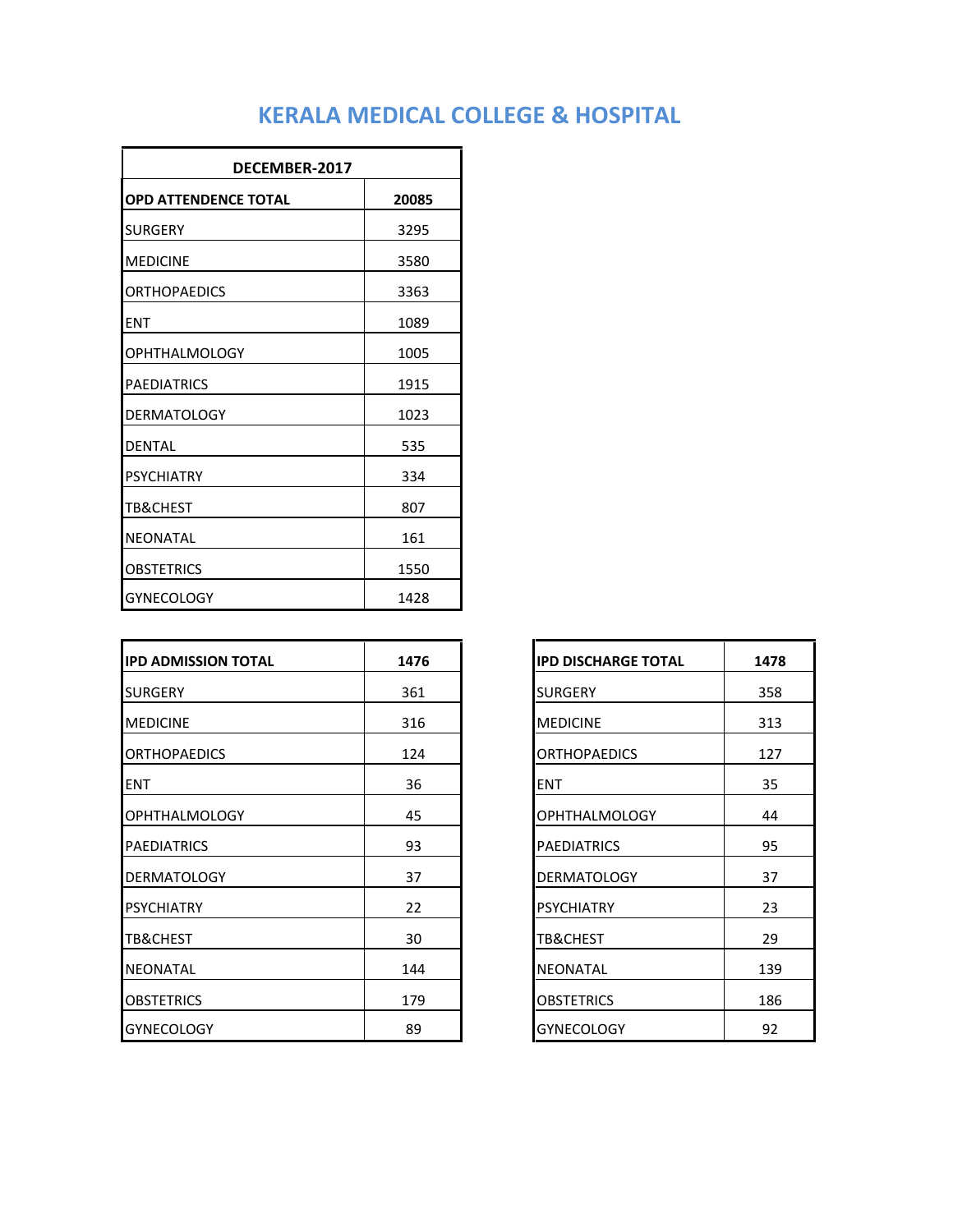| DECEMBER-2017                           |      |  |  |  |  |
|-----------------------------------------|------|--|--|--|--|
| <b>OPERATION WORK</b>                   |      |  |  |  |  |
| No: of major surgical operations<br>216 |      |  |  |  |  |
| No: of minor surgical operations        | 1351 |  |  |  |  |
| No: of normal deliveries<br>109         |      |  |  |  |  |
| No: of caesarian sections               | 18   |  |  |  |  |

| <b>RADIOLOGICAL INVESTIGATIONS</b> | DECEMBER-2017 |     |  |
|------------------------------------|---------------|-----|--|
|                                    | <b>OP</b>     | IP  |  |
| X-ray                              | 545           | 129 |  |
| <b>USG</b>                         | 491           | 43  |  |
| Barium, IVP etc;                   | 94            | 72  |  |
|                                    | 54            | 20  |  |

| <b>LABORATORY INVESTIGATIONS</b> | DECEMBER-2017  |          |  |
|----------------------------------|----------------|----------|--|
|                                  | <b>OP</b>      | IP       |  |
| Biochemistry                     | 8682           | 7926     |  |
| Microbiology                     | 617            | 336      |  |
| Serology                         | 1705           | 1135     |  |
| Haematology                      | 17,238         | 12,676   |  |
| Histopathology                   | 118            | 168      |  |
| Cytopathology                    | 171            | 121      |  |
|                                  | <b>HIV-305</b> | Malaria- |  |
| Others                           | Malaria-49     | 33       |  |

 $403$ Kerala Medical College<br>Kerala Medical College<br>Cherpulassery, Palakkad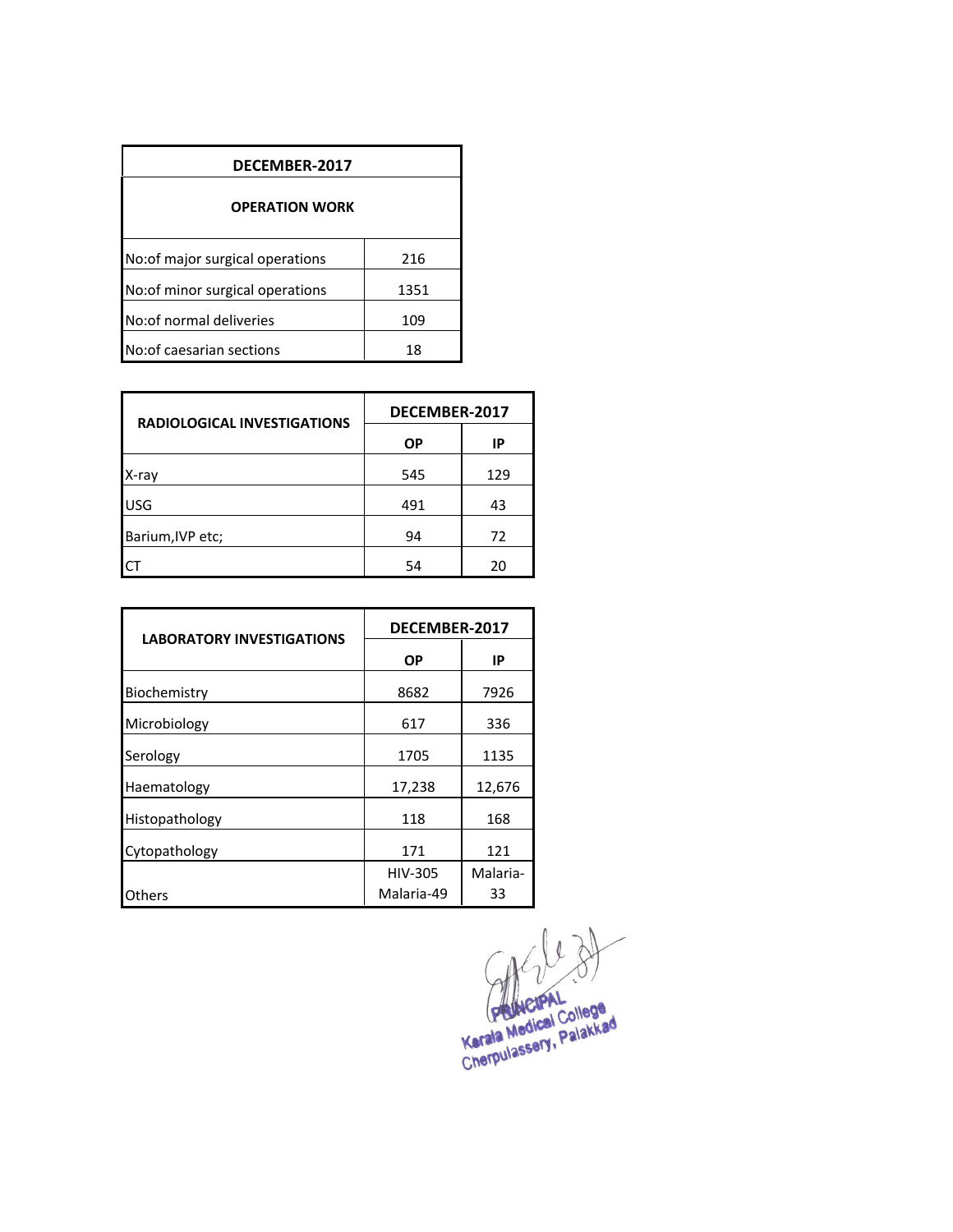| <b>NOVEMBER 2017</b>        |       |  |
|-----------------------------|-------|--|
| <b>OPD ATTENDENCE TOTAL</b> | 19713 |  |
| <b>SURGERY</b>              | 3266  |  |
| <b>MEDICINE</b>             | 3542  |  |
| <b>ORTHOPAEDICS</b>         | 3306  |  |
| <b>ENT</b>                  | 1100  |  |
| <b>OPHTHALMOLOGY</b>        | 963   |  |
| <b>PAEDIATRICS</b>          | 1862  |  |
| <b>DERMATOLOGY</b>          | 1015  |  |
| <b>DENTAL</b>               | 500   |  |
| <b>PSYCHIATRY</b>           | 318   |  |
| <b>TB&amp;CHEST</b>         | 797   |  |
| NEONATAL                    | 143   |  |
| OBSTETRICS                  | 1472  |  |
| <b>GYNECOLOGY</b>           | 1429  |  |

| <b>IPD ADMISSION TOTAL</b> | 1399 |
|----------------------------|------|
| <b>SURGERY</b>             | 339  |
| <b>IMEDICINE</b>           | 318  |
| <b>ORTHOPAEDICS</b>        | 105  |
| <b>ENT</b>                 | 34   |
| <b>OPHTHALMOLOGY</b>       | 35   |
| <b>PAEDIATRICS</b>         | 91   |
| <b>DERMATOLOGY</b>         | 35   |
| <b>PSYCHIATRY</b>          | 22   |
| <b>TB&amp;CHEST</b>        | 27   |
| <b>NEONATAL</b>            | 135  |
| <b>OBSTETRICS</b>          | 177  |
| <b>GYNECOLOGY</b>          | 81   |

| <b>IPD DISCHARGE TOTAL</b> | 1394 |
|----------------------------|------|
| <b>SURGERY</b>             | 340  |
| <b>MEDICINE</b>            | 322  |
| <b>ORTHOPAEDICS</b>        | 104  |
| ENT                        | 35   |
| <b>OPHTHALMOLOGY</b>       | 34   |
| <b>PAEDIATRICS</b>         | 88   |
| <b>DERMATOLOGY</b>         | 36   |
| <b>PSYCHIATRY</b>          | 20   |
| TB&CHEST                   | 26   |
| NEONATAL                   | 137  |
| <b>OBSTETRICS</b>          | 173  |
| <b>GYNECOLOGY</b>          | 79   |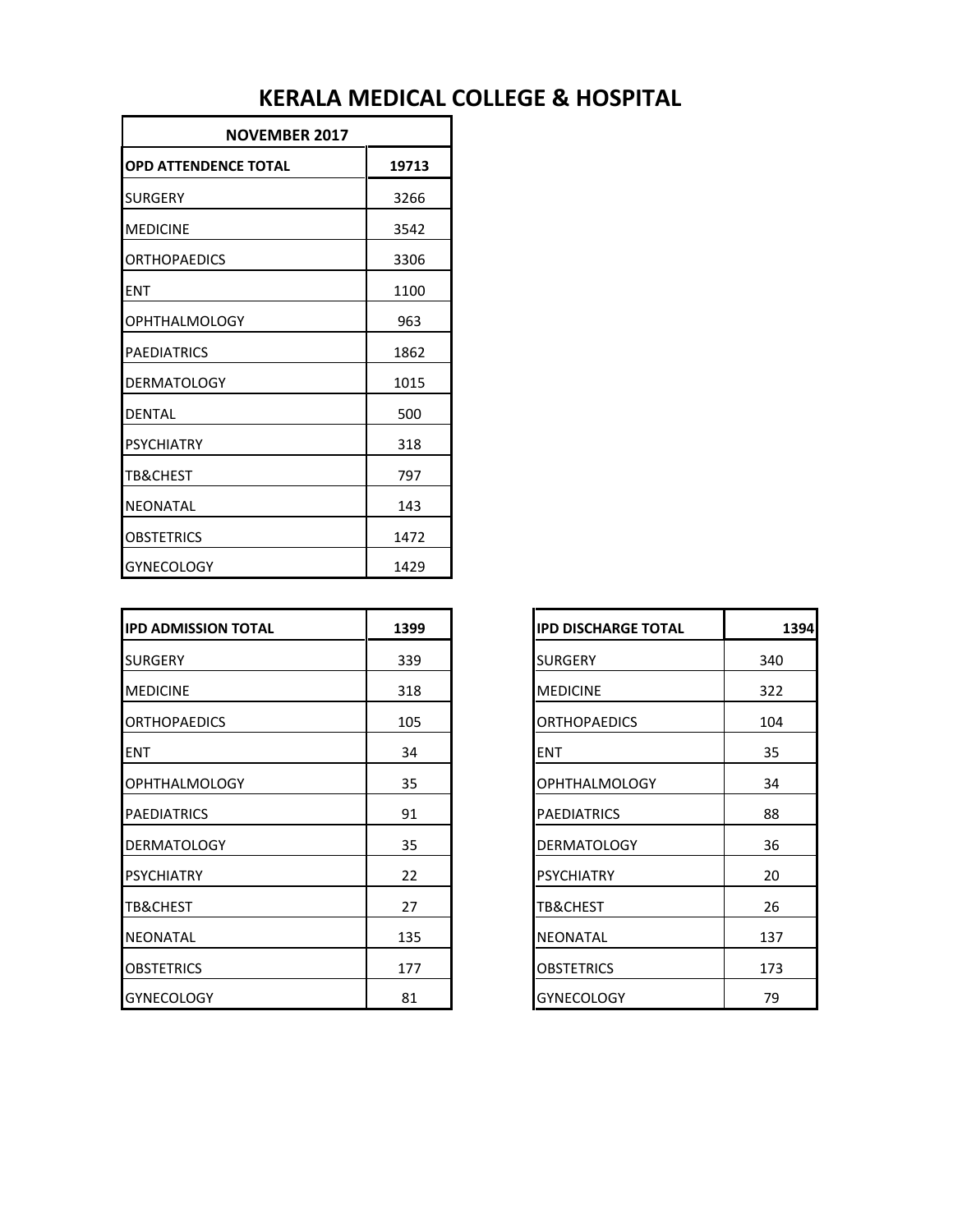| <b>NOVEMBER 2017</b>                    |      |  |  |  |
|-----------------------------------------|------|--|--|--|
| <b>OPERATION WORK</b>                   |      |  |  |  |
| No: of major surgical operations<br>219 |      |  |  |  |
| No: of minor surgical operations        | 1193 |  |  |  |
| No: of normal deliveries                | 111  |  |  |  |
| No: of caesarian sections               | 19   |  |  |  |

| <b>RADIOLOGICAL INVESTIGATIONS</b> | <b>NOVEMBER 2017</b> |     |  |
|------------------------------------|----------------------|-----|--|
|                                    | ΟP                   | IP  |  |
| X-ray                              | 484                  | 143 |  |
| <b>USG</b>                         | 515                  | 50  |  |
| Barium, IVP etc;                   | 99                   | 31  |  |
|                                    | 48                   | 33  |  |

| <b>LABORATORY INVESTIGATIONS</b> | <b>NOVEMBER 2017</b> |                |  |
|----------------------------------|----------------------|----------------|--|
|                                  | ΟP                   | IP             |  |
| Biochemistry                     | 10168                | 7976           |  |
| Microbiology                     | 585                  | 302            |  |
| Serology                         | 1768                 | 907            |  |
| Haematology                      | 20,445               | 12,290         |  |
| Histopathology                   | 116                  | 172            |  |
| Cytopathology                    | 181                  | 131            |  |
|                                  | <b>HIV-341</b>       | <b>HIV-232</b> |  |
| Others                           | Malaria-55           | Malaria-27     |  |



702 PRINCIPAL<br>Kerala Medical College<br>Cherpulassery, Palamun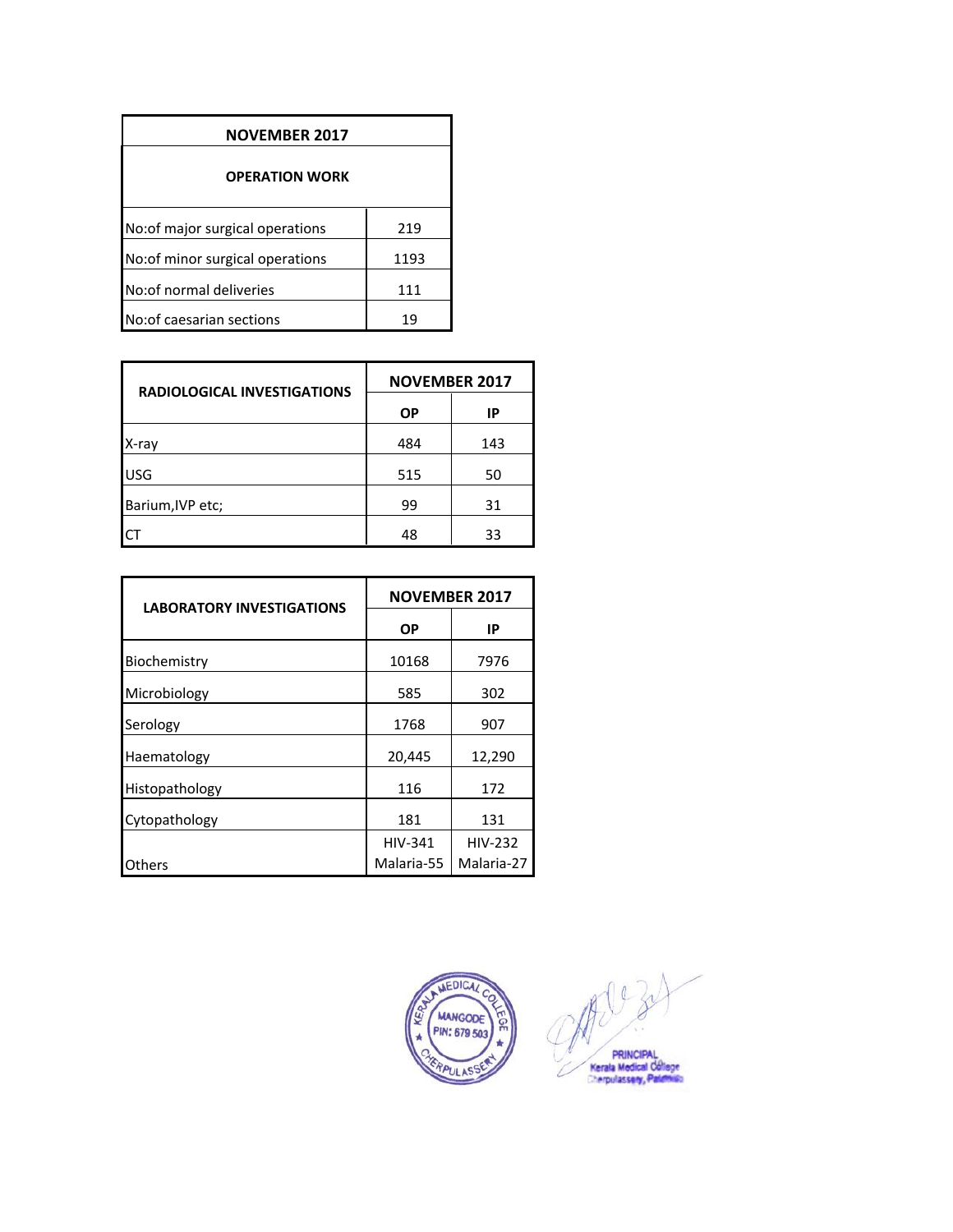| OCTOBER 2017                         |      |  |  |
|--------------------------------------|------|--|--|
| <b>OPD ATTENDENCE TOTAL</b><br>19765 |      |  |  |
| <b>SURGERY</b>                       | 3254 |  |  |
| <b>MEDICINE</b>                      | 3540 |  |  |
| <b>ORTHOPAEDICS</b>                  | 3345 |  |  |
| <b>ENT</b>                           | 1146 |  |  |
| <b>OPHTHALMOLOGY</b>                 | 995  |  |  |
| <b>PAEDIATRICS</b>                   | 1871 |  |  |
| <b>DERMATOLOGY</b>                   | 1026 |  |  |
| <b>DENTAL</b>                        | 550  |  |  |
| <b>PSYCHIATRY</b>                    | 281  |  |  |
| <b>TB&amp;CHEST</b>                  | 778  |  |  |
| NEONATAL                             | 149  |  |  |
| <b>OBSTETRICS</b>                    | 1525 |  |  |
| <b>GYNECOLOGY</b>                    | 1305 |  |  |

| <b>IPD ADMISSION TOTAL</b> | 1393 | <b>IPD DISCHARGE TOTAL</b> | 1399 |
|----------------------------|------|----------------------------|------|
| <b>SURGERY</b>             | 310  | <b>SURGERY</b>             | 313  |
| <b>MEDICINE</b>            | 313  | <b>MEDICINE</b>            | 314  |
| <b>ORTHOPAEDICS</b>        | 111  | <b>ORTHOPAEDICS</b>        | 111  |
| ENT                        | 36   | <b>ENT</b>                 | 34   |
| <b>OPHTHALMOLOGY</b>       | 43   | OPHTHALMOLOGY              | 44   |
| <b>PAEDIATRICS</b>         | 95   | <b>PAEDIATRICS</b>         | 96   |
| <b>DERMATOLOGY</b>         | 29   | <b>DERMATOLOGY</b>         | 29   |
| <b>PSYCHIATRY</b>          | 22   | <b>PSYCHIATRY</b>          | 22   |
| <b>TB&amp;CHEST</b>        | 27   | TB&CHEST                   | 27   |
| <b>NEONATAL</b>            | 140  | <b>NEONATAL</b>            | 139  |
| <b>OBSTETRICS</b>          | 186  | <b>OBSTETRICS</b>          | 186  |
| <b>GYNECOLOGY</b>          | 81   | <b>GYNECOLOGY</b>          | 84   |

| <b>IPD DISCHARGE TOTAL</b> | 1399 |
|----------------------------|------|
| SURGERY                    | 313  |
| <b>MEDICINE</b>            | 314  |
| <b>ORTHOPAEDICS</b>        | 111  |
| <b>ENT</b>                 | 34   |
| <b>OPHTHALMOLOGY</b>       | 44   |
| <b>PAEDIATRICS</b>         | 96   |
| <b>DERMATOLOGY</b>         | 29   |
| <b>PSYCHIATRY</b>          | 22   |
| TB&CHEST                   | 27   |
| NEONATAL                   | 139  |
| <b>OBSTETRICS</b>          | 186  |
| <b>GYNECOLOGY</b>          | 84   |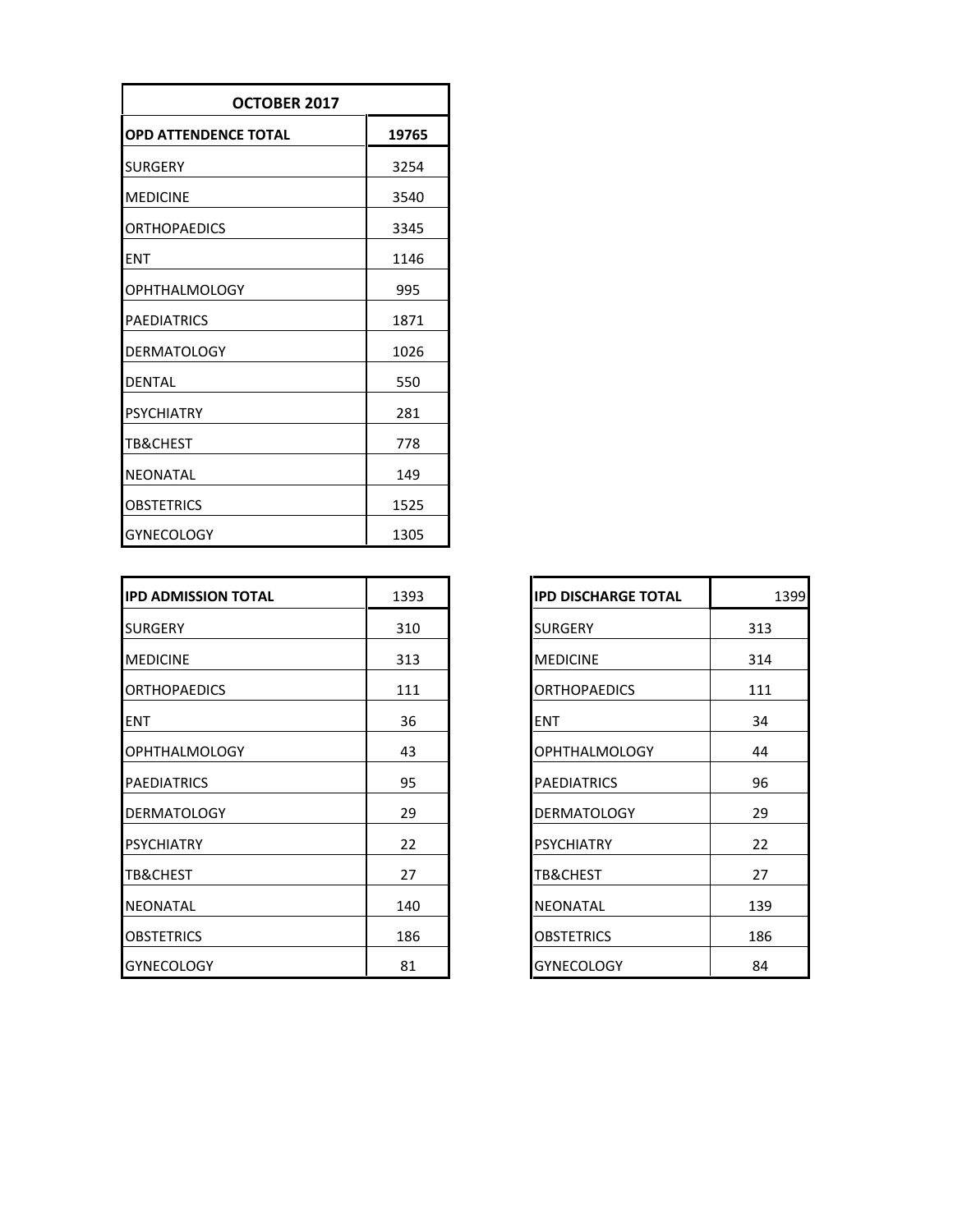| OCTOBER 2017                     |      |  |
|----------------------------------|------|--|
| <b>OPERATION WORK</b>            |      |  |
| No: of major surgical operations | 213  |  |
| No: of minor surgical operations | 1120 |  |
| No: of normal deliveries         | 119  |  |
| No: of caesarian sections        | 14   |  |

| <b>RADIOLOGICAL INVESTIGATIONS</b> | <b>OCTOBER 2017</b> |     |  |
|------------------------------------|---------------------|-----|--|
|                                    | ΟP                  | IP  |  |
| X-ray                              | 789                 | 117 |  |
| <b>USG</b>                         | 633                 | 73  |  |
| Barium, IVP etc;                   | 99                  | 31  |  |
|                                    | 49                  | 24  |  |

| <b>LABORATORY INVESTIGATIONS</b> | OCTOBER 2017   |                |  |
|----------------------------------|----------------|----------------|--|
|                                  | ΟP             | IP             |  |
| Biochemistry                     | 9551           | 7593           |  |
| Microbiology                     | 621            | 345            |  |
| Serology                         | 1956           | 1060           |  |
| Haematology                      | 19,787         | 12,770         |  |
| Histopathology                   | 134            | 166            |  |
| Cytopathology                    | 193            | 145            |  |
|                                  | <b>HIV-295</b> | <b>HIV-272</b> |  |
| Others                           | Malaria-56     | Malaria-62     |  |

 $\theta$ 

Kerala Medical College<br>Kerala Medical College<br>Cherpulassery, Palakkad

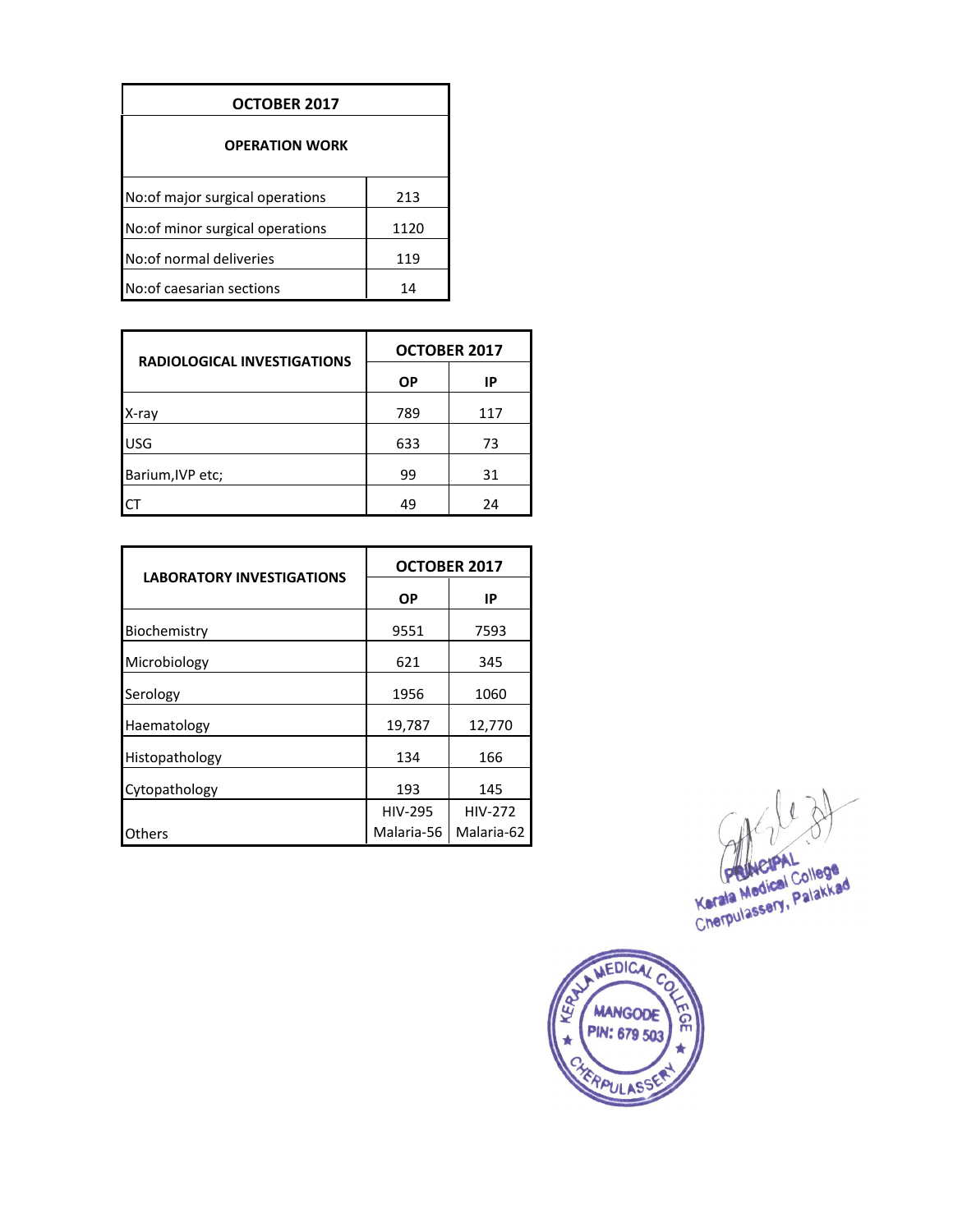| <b>SEPTEMBER 2017</b>                |      |  |  |
|--------------------------------------|------|--|--|
| <b>OPD ATTENDENCE TOTAL</b><br>18659 |      |  |  |
| <b>SURGERY</b>                       | 3043 |  |  |
| <b>MEDICINE</b>                      | 3431 |  |  |
| <b>ORTHOPAEDICS</b>                  | 3111 |  |  |
| <b>ENT</b>                           | 1138 |  |  |
| <b>OPHTHALMOLOGY</b>                 | 836  |  |  |
| <b>PAEDIATRICS</b>                   | 1752 |  |  |
| <b>DERMATOLOGY</b>                   | 933  |  |  |
| <b>DENTAL</b>                        | 543  |  |  |
| <b>PSYCHIATRY</b>                    | 299  |  |  |
| <b>TB&amp;CHEST</b>                  | 678  |  |  |
| <b>NEONATAL</b>                      | 127  |  |  |
| <b>OBSTETRICS</b>                    | 1486 |  |  |
| <b>GYNECOLOGY</b>                    | 1282 |  |  |

| <b>IPD ADMISSION TOTAL</b> | 1272 | <b>IPD DISCHARGE TOTAL</b> | 1256 |
|----------------------------|------|----------------------------|------|
| <b>SURGERY</b>             | 290  | <b>SURGERY</b>             | 293  |
| <b>MEDICINE</b>            | 309  | <b>MEDICINE</b>            | 289  |
| <b>ORTHOPAEDICS</b>        | 112  | <b>ORTHOPAEDICS</b>        | 109  |
| <b>ENT</b>                 | 43   | <b>ENT</b>                 | 45   |
| <b>OPHTHALMOLOGY</b>       | 31   | <b>OPHTHALMOLOGY</b>       | 33   |
| <b>PAEDIATRICS</b>         | 75   | <b>PAEDIATRICS</b>         | 72   |
| <b>DERMATOLOGY</b>         | 31   | <b>DERMATOLOGY</b>         | 32   |
| <b>PSYCHIATRY</b>          | 13   | <b>PSYCHIATRY</b>          | 16   |
| <b>TB&amp;CHEST</b>        | 24   | <b>TB&amp;CHEST</b>        | 25   |
| <b>NEONATAL</b>            | 114  | <b>NEONATAL</b>            | 111  |
| <b>OBSTETRICS</b>          | 154  | <b>OBSTETRICS</b>          | 156  |
| <b>GYNECOLOGY</b>          | 76   | <b>GYNECOLOGY</b>          | 75   |

| <b>IPD DISCHARGE TOTAL</b> | 1256 |
|----------------------------|------|
| <b>SURGERY</b>             | 293  |
| <b>MEDICINE</b>            | 289  |
| <b>ORTHOPAEDICS</b>        | 109  |
| <b>ENT</b>                 | 45   |
| <b>OPHTHALMOLOGY</b>       | 33   |
| <b>PAEDIATRICS</b>         | 72   |
| <b>DERMATOLOGY</b>         | 32   |
| <b>PSYCHIATRY</b>          | 16   |
| TB&CHEST                   | 25   |
| <b>NEONATAL</b>            | 111  |
| <b>OBSTETRICS</b>          | 156  |
| <b>GYNECOLOGY</b>          | 75   |

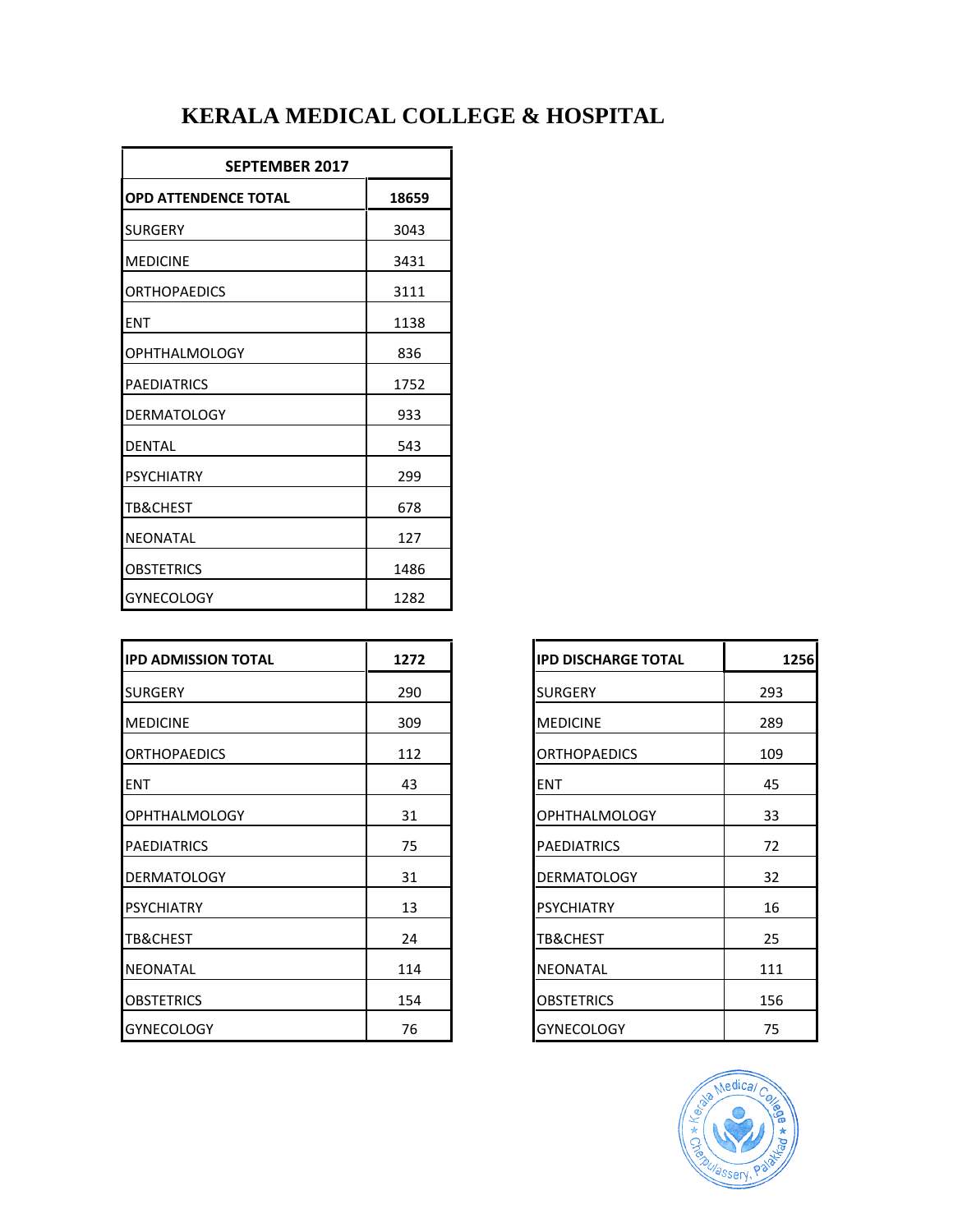| <b>SEPTEMBER 2017</b>           |      |  |
|---------------------------------|------|--|
| <b>OPERATION WORK</b>           |      |  |
| No:of major surgical operations | 221  |  |
| No:of minor surgical operations | 1070 |  |
| No: of normal deliveries        | 99   |  |
| No: of caesarian sections       |      |  |

| <b>RADIOLOGICAL INVESTIGATIONS</b> | <b>SEPTEMBER 2017</b> |     |  |
|------------------------------------|-----------------------|-----|--|
|                                    | <b>OP</b>             | IP  |  |
| X-ray                              | 2440                  | 269 |  |
| <b>USG</b>                         | 1102                  | 209 |  |
| Barium, IVP etc;                   | 101                   | 88  |  |
|                                    | 47                    | 38  |  |

| <b>LABORATORY INVESTIGATIONS</b> | <b>SEPTEMBER 2017</b> |                |  |
|----------------------------------|-----------------------|----------------|--|
|                                  | ΟP                    | IP             |  |
| Biochemistry                     | 8616                  | 6590           |  |
| Microbiology                     | 633                   | 353            |  |
| Serology                         | 1770                  | 994            |  |
| Haematology                      | 18,652                | 10,168         |  |
| Histopathology                   | 120                   | 160            |  |
| Cytopathology                    | 174                   | 119            |  |
|                                  | <b>HIV-324</b>        | <b>HIV-241</b> |  |
| Others                           | Malaria-65            | Malaria-42     |  |

 $9030$ 



PRINGIPAL<br>Kerala Medical College<br>Cherpalas: 51y, Palakkad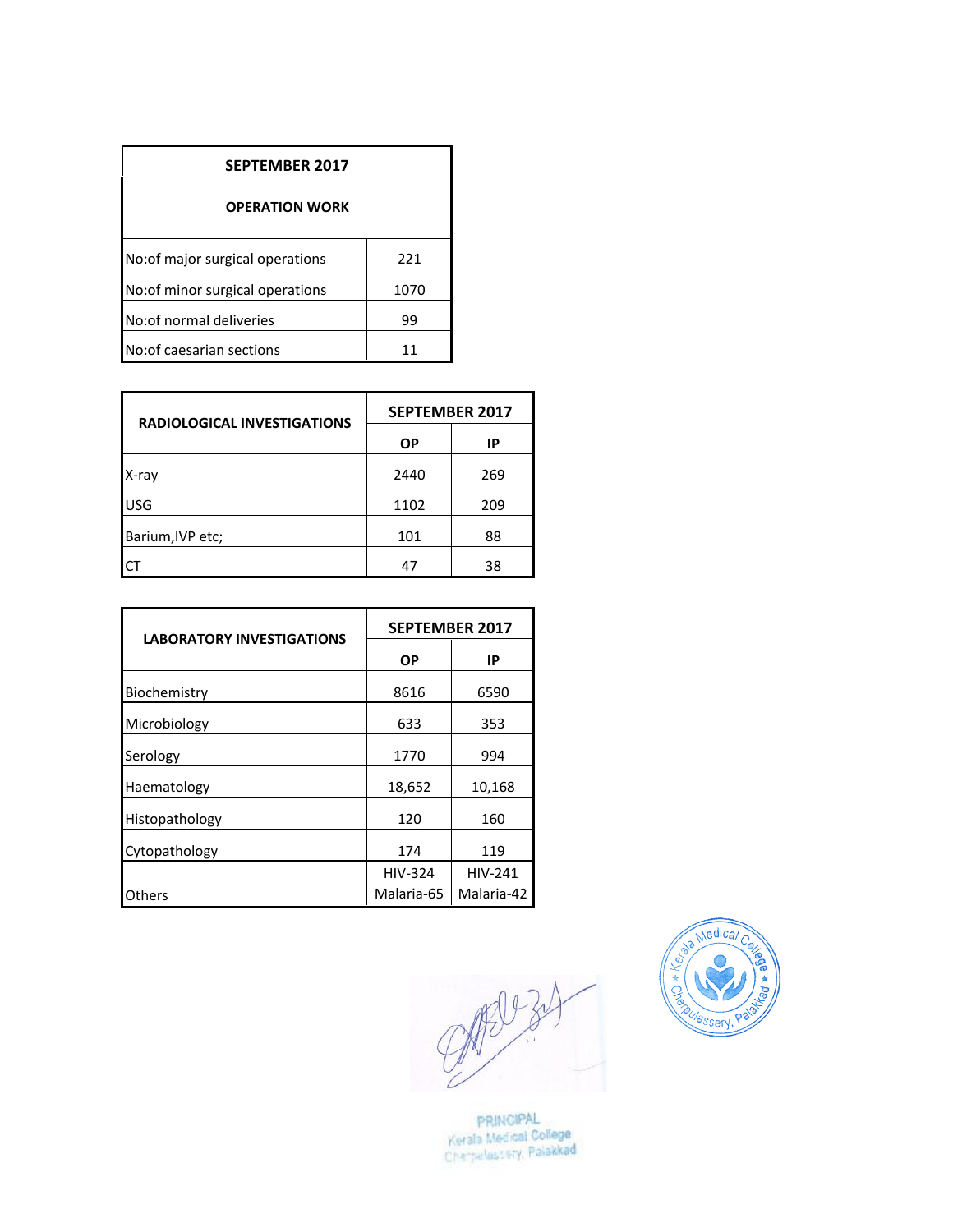| <b>AUGUST 2017</b>          |       |  |
|-----------------------------|-------|--|
| <b>OPD ATTENDENCE TOTAL</b> | 18917 |  |
| <b>SURGERY</b>              | 3151  |  |
| <b>MEDICINE</b>             | 3641  |  |
| <b>ORTHOPAEDICS</b>         | 3304  |  |
| <b>FNT</b>                  | 1161  |  |
| OPHTHALMOLOGY               | 855   |  |
| <b>PAEDIATRICS</b>          | 1808  |  |
| <b>DERMATOLOGY</b>          | 919   |  |
| <b>DENTAL</b>               | 528   |  |
| <b>PSYCHIATRY</b>           | 303   |  |
| TB&CHEST                    | 636   |  |
| <b>NEONATAL</b>             | 129   |  |
| <b>OBSTETRICS</b>           | 1332  |  |
| <b>GYNECOLOGY</b>           | 1150  |  |

| <b>IPD ADMISSION TOTAL</b> | 1347 | <b>IPD DISCHARGE TOTAL</b> | 1316 |
|----------------------------|------|----------------------------|------|
| <b>SURGERY</b>             | 311  | <b>SURGERY</b>             | 296  |
| <b>MEDICINE</b>            | 347  | <b>MEDICINE</b>            | 346  |
| <b>ORTHOPAEDICS</b>        | 112  | <b>ORTHOPAEDICS</b>        | 111  |
| <b>ENT</b>                 | 41   | <b>ENT</b>                 | 42   |
| <b>OPHTHALMOLOGY</b>       | 30   | <b>OPHTHALMOLOGY</b>       | 27   |
| <b>PAEDIATRICS</b>         | 80   | <b>PAEDIATRICS</b>         | 78   |
| <b>DERMATOLOGY</b>         | 32   | <b>DERMATOLOGY</b>         | 30   |
| <b>PSYCHIATRY</b>          | 11   | <b>PSYCHIATRY</b>          | 11   |
| <b>TB&amp;CHEST</b>        | 27   | TB&CHEST                   | 27   |
| <b>NEONATAL</b>            | 115  | <b>NEONATAL</b>            | 114  |
| <b>OBSTETRICS</b>          | 166  | <b>OBSTETRICS</b>          | 159  |
| <b>GYNECOLOGY</b>          | 75   | <b>GYNECOLOGY</b>          | 75   |

| <b>IPD DISCHARGE TOTAL</b> | 1316 |
|----------------------------|------|
| <b>SURGERY</b>             | 296  |
| <b>MEDICINE</b>            | 346  |
| ORTHOPAEDICS               | 111  |
| <b>ENT</b>                 | 42   |
| <b>OPHTHALMOLOGY</b>       | 27   |
| <b>PAEDIATRICS</b>         | 78   |
| <b>DERMATOLOGY</b>         | 30   |
| <b>PSYCHIATRY</b>          | 11   |
| TB&CHEST                   | 27   |
| <b>NEONATAL</b>            | 114  |
| OBSTETRICS                 | 159  |
| <b>GYNECOLOGY</b>          | 75   |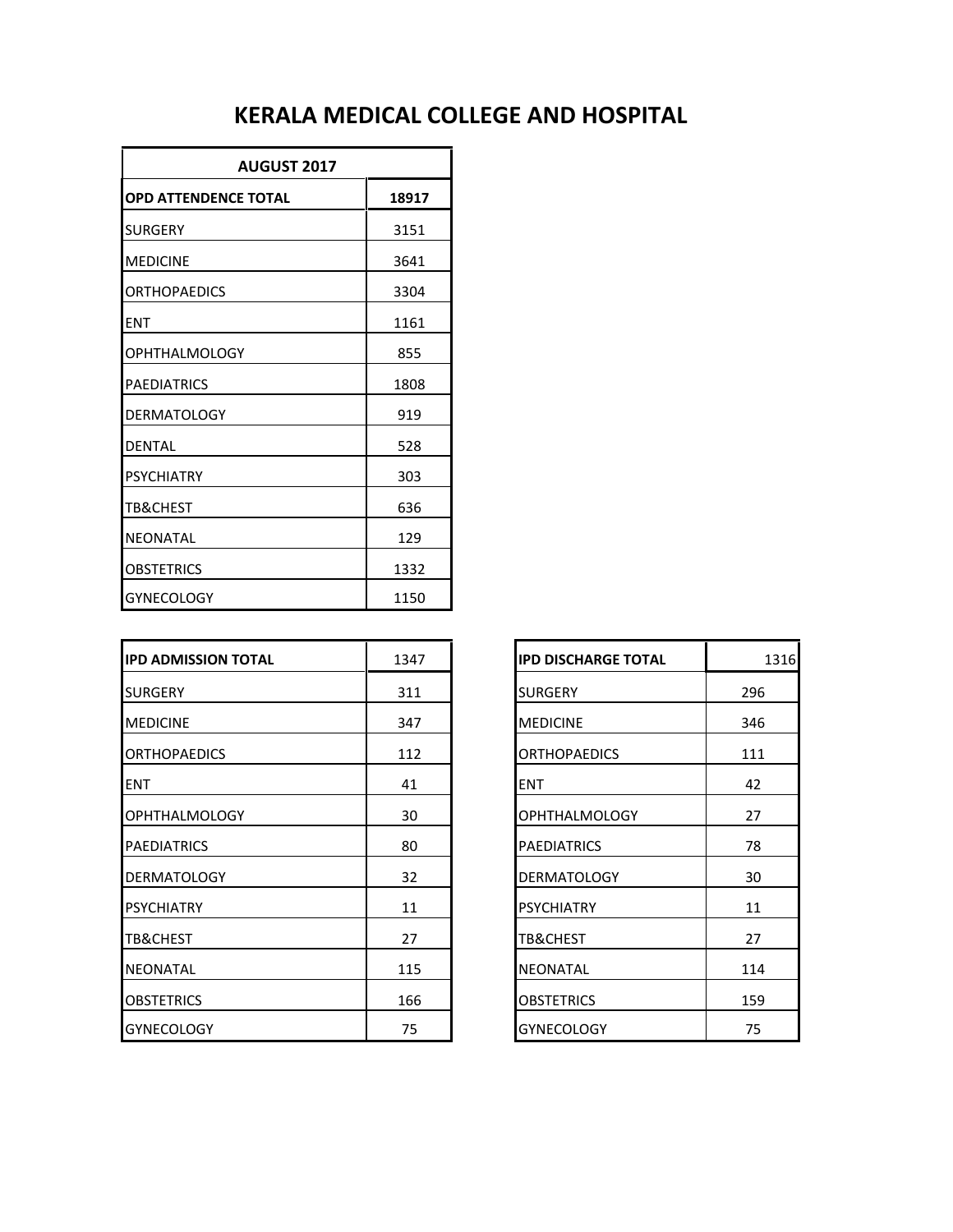| <b>AUGUST 2017</b>              |      |  |  |
|---------------------------------|------|--|--|
| <b>OPERATION WORK</b>           |      |  |  |
| No:of major surgical operations | 272  |  |  |
| No:of minor surgical operations | 1169 |  |  |
| No: of normal deliveries        | 102  |  |  |
| No: of caesarian sections       |      |  |  |

| <b>RADIOLOGICAL INVESTIGATIONS</b> | <b>AUGUST 2017</b> |     |  |
|------------------------------------|--------------------|-----|--|
|                                    | <b>OP</b>          | IP  |  |
| X-ray                              | 1934               | 237 |  |
| <b>USG</b>                         | 1144               | 211 |  |
| Barium, IVP etc;                   | 110                | 70  |  |
|                                    | 58                 | 40  |  |

| <b>LABORATORY INVESTIGATIONS</b> | <b>JAUGUST 2017</b> |          |  |
|----------------------------------|---------------------|----------|--|
|                                  | ΟP                  | IP       |  |
| Biochemistry                     | 8138                | 7241     |  |
| Microbiology                     | 672                 | 420      |  |
| Serology                         | 2083                | 1092     |  |
| Haematology                      | 19,625              | 11,692   |  |
| Histopathology                   | 114                 | 175      |  |
| Cytopathology                    | 175                 | 126      |  |
|                                  | <b>HIV-330</b>      | Malaria- |  |
| Others                           | Malaria-63          | 59       |  |



 $\sqrt{ }$ Kerala Medical College<br>Kerala Medical College<br>Cherpulassery, Palakkad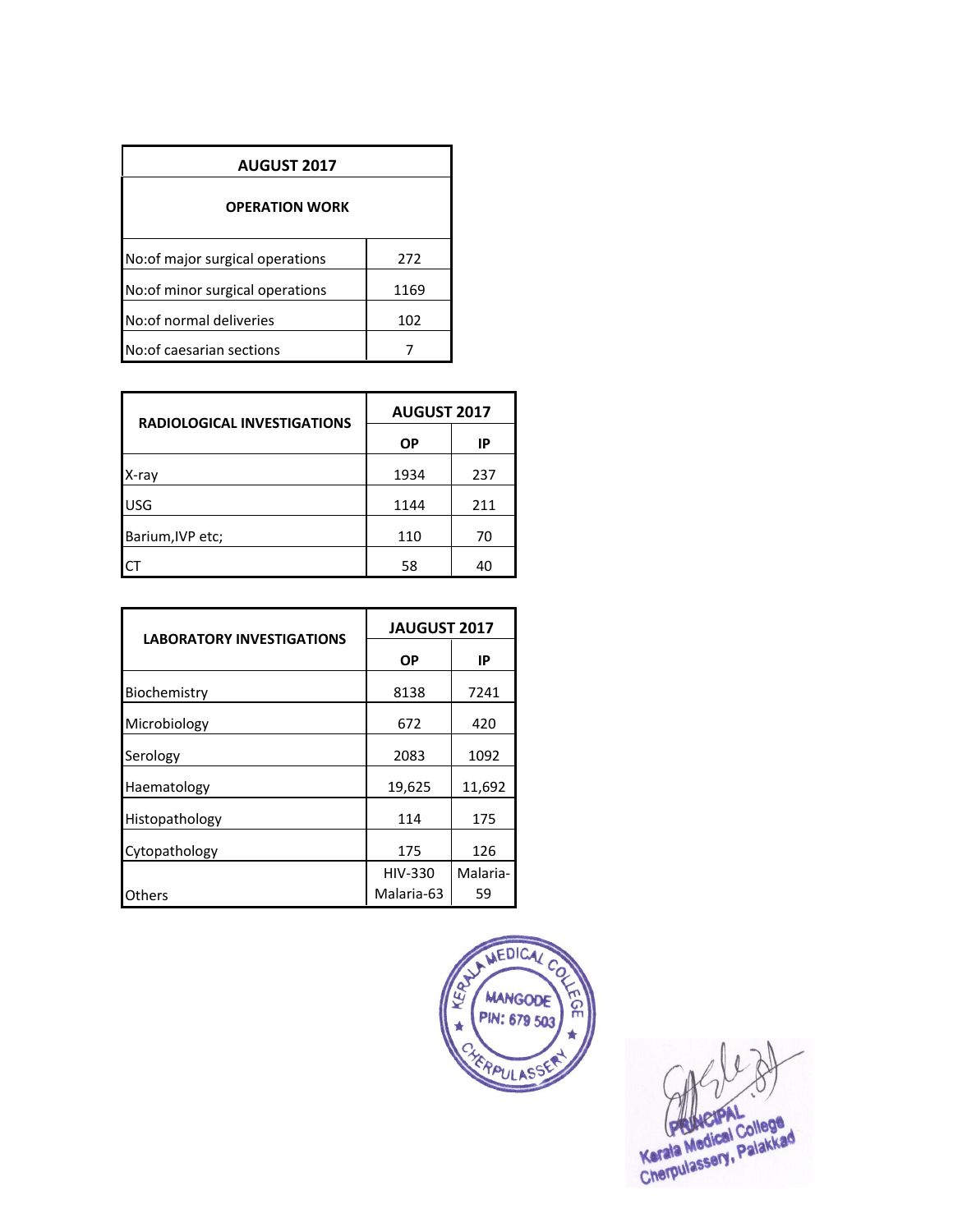| <b>JULY 2017</b>            |       |
|-----------------------------|-------|
| <b>OPD ATTENDENCE TOTAL</b> | 19387 |
| <b>SURGERY</b>              | 3190  |
| <b>MEDICINE</b>             | 4221  |
| <b>ORTHOPAEDICS</b>         | 3238  |
| <b>ENT</b>                  | 1283  |
| <b>OPHTHALMOLOGY</b>        | 878   |
| <b>PAEDIATRICS</b>          | 1610  |
| <b>DERMATOLOGY</b>          | 846   |
| <b>DENTAL</b>               | 565   |
| <b>PSYCHIATRY</b>           | 338   |
| TB&CHEST                    | 565   |
| <b>NEONATAL</b>             | 110   |
| <b>OBSTETRICS</b>           | 1391  |
| <b>GYNECOLOGY</b>           | 1152  |

| <b>IPD ADMISSION TOTAL</b> | 1295 | <b>IPD DISCHARGE TOTAL</b> | 1469 |
|----------------------------|------|----------------------------|------|
| <b>SURGERY</b>             | 237  | <b>SURGERY</b>             | 265  |
| <b>MEDICINE</b>            | 442  | <b>MEDICINE</b>            | 543  |
| <b>ORTHOPAEDICS</b>        | 108  | <b>ORTHOPAEDICS</b>        | 121  |
| <b>ENT</b>                 | 47   | <b>ENT</b>                 | 46   |
| <b>OPHTHALMOLOGY</b>       | 32   | <b>OPHTHALMOLOGY</b>       | 33   |
| <b>PAEDIATRICS</b>         | 66   | <b>PAEDIATRICS</b>         | 72   |
| <b>DERMATOLOGY</b>         | 32   | <b>DERMATOLOGY</b>         | 34   |
| <b>PSYCHIATRY</b>          | 13   | <b>PSYCHIATRY</b>          | 12   |
| <b>TB&amp;CHEST</b>        | 25   | <b>TB&amp;CHEST</b>        | 25   |
| <b>NEONATAL</b>            | 96   | <b>NEONATAL</b>            | 108  |
| <b>OBSTETRICS</b>          | 129  | <b>OBSTETRICS</b>          | 143  |
| <b>GYNECOLOGY</b>          | 68   | <b>GYNECOLOGY</b>          | 67   |

| <b>IPD DISCHARGE TOTAL</b> | 1469 |
|----------------------------|------|
| <b>SURGERY</b>             | 265  |
| <b>MEDICINE</b>            | 543  |
| <b>ORTHOPAEDICS</b>        | 121  |
| ENT                        | 46   |
| <b>OPHTHALMOLOGY</b>       | 33   |
| <b>PAEDIATRICS</b>         | 72   |
| <b>DERMATOLOGY</b>         | 34   |
| <b>PSYCHIATRY</b>          | 12   |
| TB&CHEST                   | 25   |
| NEONATAL                   | 108  |
| <b>OBSTETRICS</b>          | 143  |
| <b>GYNECOLOGY</b>          | 67   |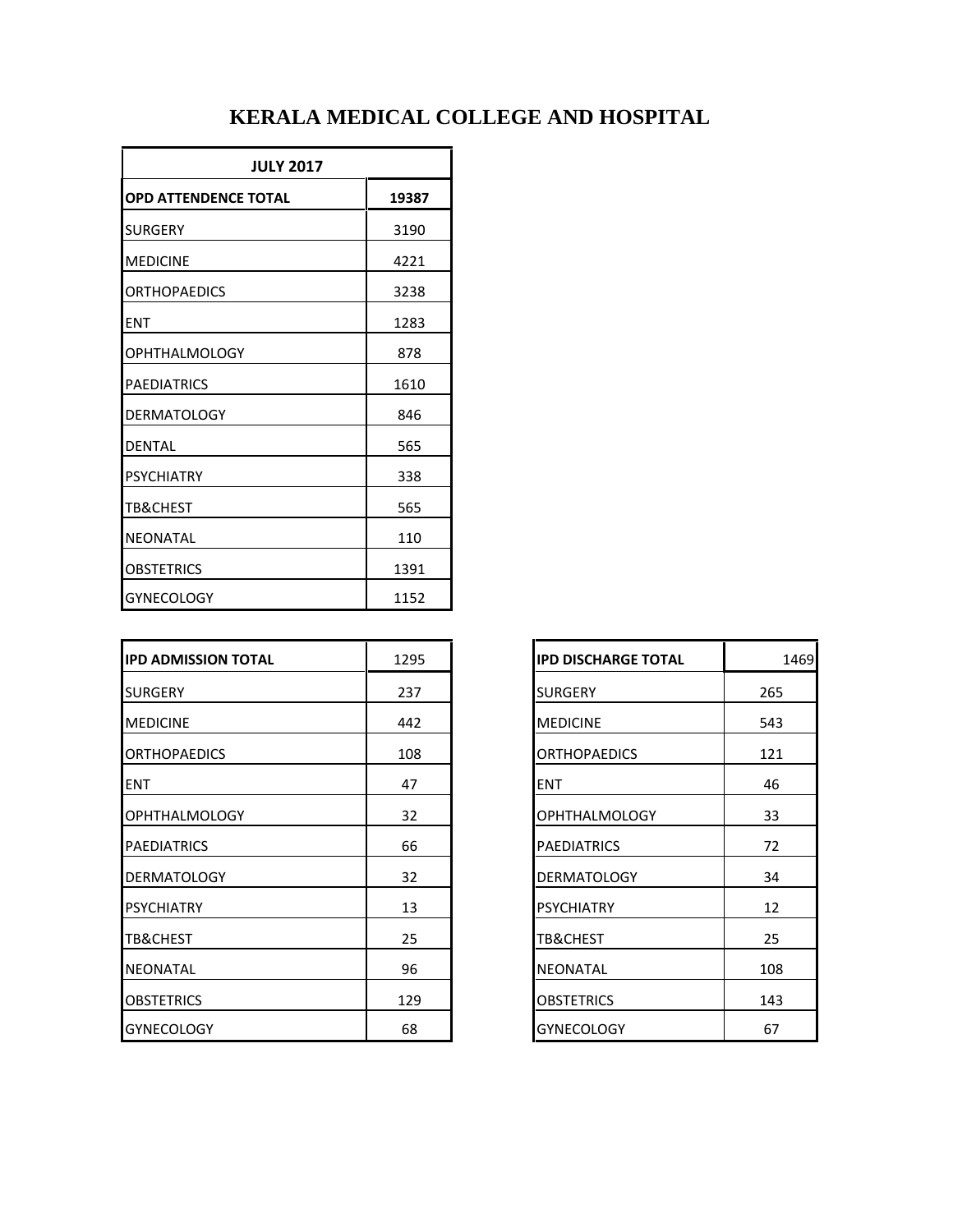| <b>JULY 2017</b>                |      |
|---------------------------------|------|
| <b>OPERATION WORK</b>           |      |
| No:of major surgical operations | 238  |
| No:of minor surgical operations | 1221 |
| No: of normal deliveries        | 81   |
| No: of caesarian sections       | 10   |

| <b>RADIOLOGICAL INVESTIGATIONS</b> | <b>JULY 2017</b> |     |  |
|------------------------------------|------------------|-----|--|
|                                    | <b>OP</b>        | IP  |  |
| X-ray                              | 2493             | 371 |  |
| <b>USG</b>                         | 1531             | 233 |  |
| Barium, IVP etc;                   | 98               | 56  |  |
| ٢٦                                 | 69               | 49  |  |

| <b>LABORATORY INVESTIGATIONS</b> | <b>JULY 2017</b> |            |  |
|----------------------------------|------------------|------------|--|
|                                  | ΟP               | IP         |  |
| Biochemistry                     | 8240             | 7391       |  |
| Microbiology                     | 498              | 405        |  |
| Serology                         | 1985             | 1629       |  |
| Haematology                      | 21,199           | 13,445     |  |
| Histopathology                   | 157              | 195        |  |
| Cytopathology                    | 211              | 147        |  |
|                                  | <b>HIV-277</b>   | HIV-207    |  |
| Others                           | Malaria-62       | Malaria-47 |  |



PAL<br>Kerala Medical College

" Arpulassery, Palamies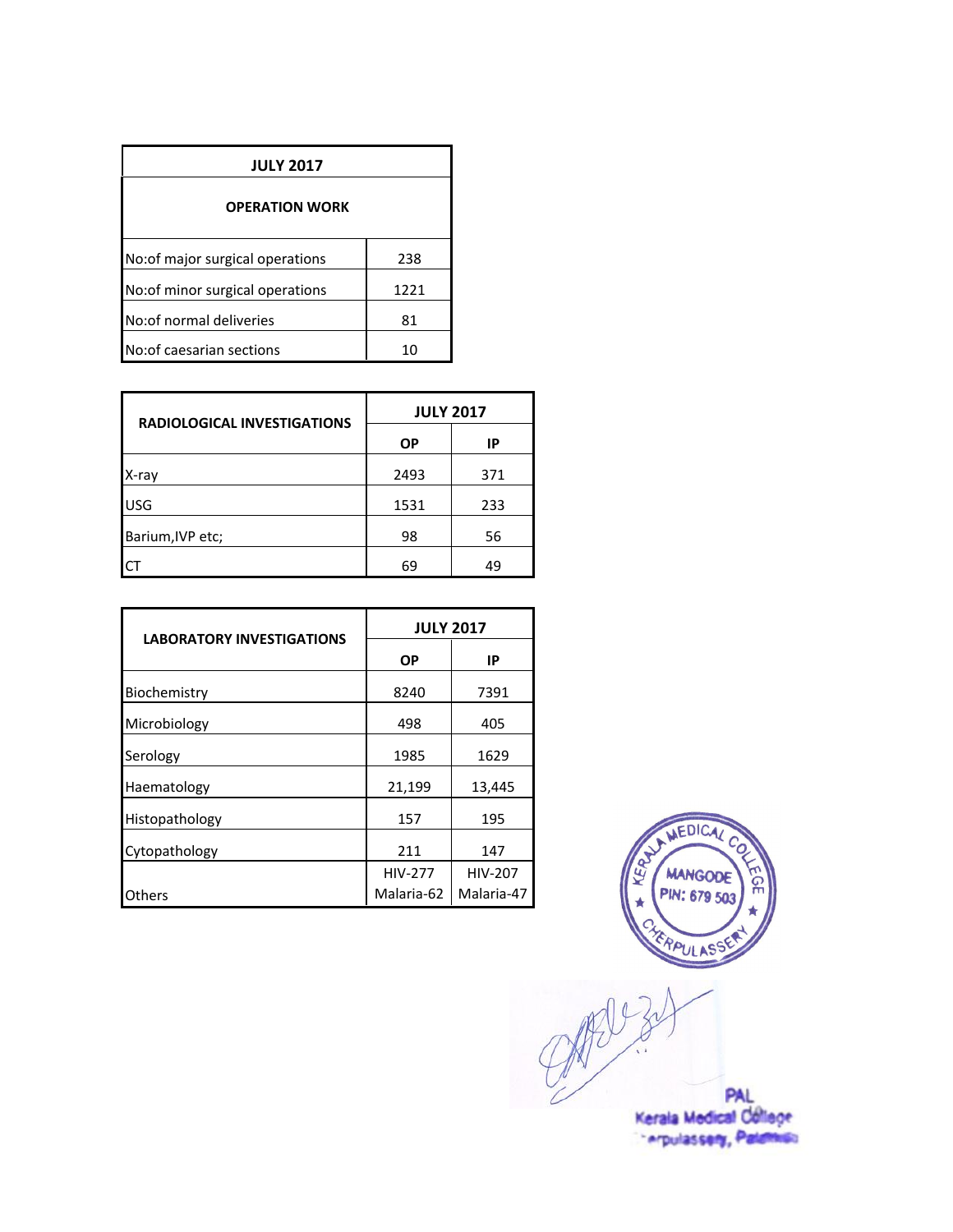#### Clinical Materials

| <b>JUNE 2017</b>            |       |  |
|-----------------------------|-------|--|
| <b>OPD ATTENDENCE TOTAL</b> | 19089 |  |
| <b>SURGERY</b>              | 3185  |  |
| <b>MEDICINE</b>             | 3670  |  |
| <b>ORTHOPAEDICS</b>         | 3215  |  |
| <b>ENT</b>                  | 1167  |  |
| <b>OPHTHALMOLOGY</b>        | 888   |  |
| <b>PAEDIATRICS</b>          | 1876  |  |
| <b>DERMATOLOGY</b>          | 899   |  |
| <b>DENTAL</b>               | 515   |  |
| <b>PSYCHIATRY</b>           | 304   |  |
| TB&CHEST                    | 660   |  |
| <b>NEONATAL</b>             | 113   |  |
| OBSTETRICS                  | 1449  |  |
| <b>GYNECOLOGY</b>           | 1148  |  |

| <b>IPD ADMISSION TOTAL</b> | 1188 | <b>IPD DISCHARGE TOTAL</b> | 1044 |
|----------------------------|------|----------------------------|------|
| <b>SURGERY</b>             | 173  | <b>SURGERY</b>             | 165  |
| <b>MEDICINE</b>            | 377  | <b>MEDICINE</b>            | 275  |
| <b>ORTHOPAEDICS</b>        | 106  | <b>ORTHOPAEDICS</b>        | 97   |
| <b>ENT</b>                 | 45   | <b>ENT</b>                 | 45   |
| <b>OPHTHALMOLOGY</b>       | 30   | <b>OPHTHALMOLOGY</b>       | 31   |
| <b>PAEDIATRICS</b>         | 93   | <b>PAEDIATRICS</b>         | 88   |
| <b>DERMATOLOGY</b>         | 25   | <b>DERMATOLOGY</b>         | 25   |
| <b>PSYCHIATRY</b>          | 21   | <b>PSYCHIATRY</b>          | 18   |
| <b>TB&amp;CHEST</b>        | 27   | <b>TB&amp;CHEST</b>        | 27   |
| <b>NEONATAL</b>            | 99   | <b>NEONATAL</b>            | 87   |
| <b>OBSTETRICS</b>          | 131  | <b>OBSTETRICS</b>          | 124  |
| <b>GYNECOLOGY</b>          | 61   | <b>GYNECOLOGY</b>          | 62   |

| <b>IPD DISCHARGE TOTAL</b> | 1044 |
|----------------------------|------|
| <b>SURGERY</b>             | 165  |
| <b>MEDICINE</b>            | 275  |
| <b>ORTHOPAEDICS</b>        | 97   |
| <b>ENT</b>                 | 45   |
| <b>OPHTHALMOLOGY</b>       | 31   |
| <b>PAEDIATRICS</b>         | 88   |
| <b>DERMATOLOGY</b>         | 25   |
| <b>PSYCHIATRY</b>          | 18   |
| TB&CHEST                   | 27   |
| <b>NEONATAL</b>            | 87   |
| OBSTETRICS                 | 124  |
| <b>GYNECOLOGY</b>          | 62   |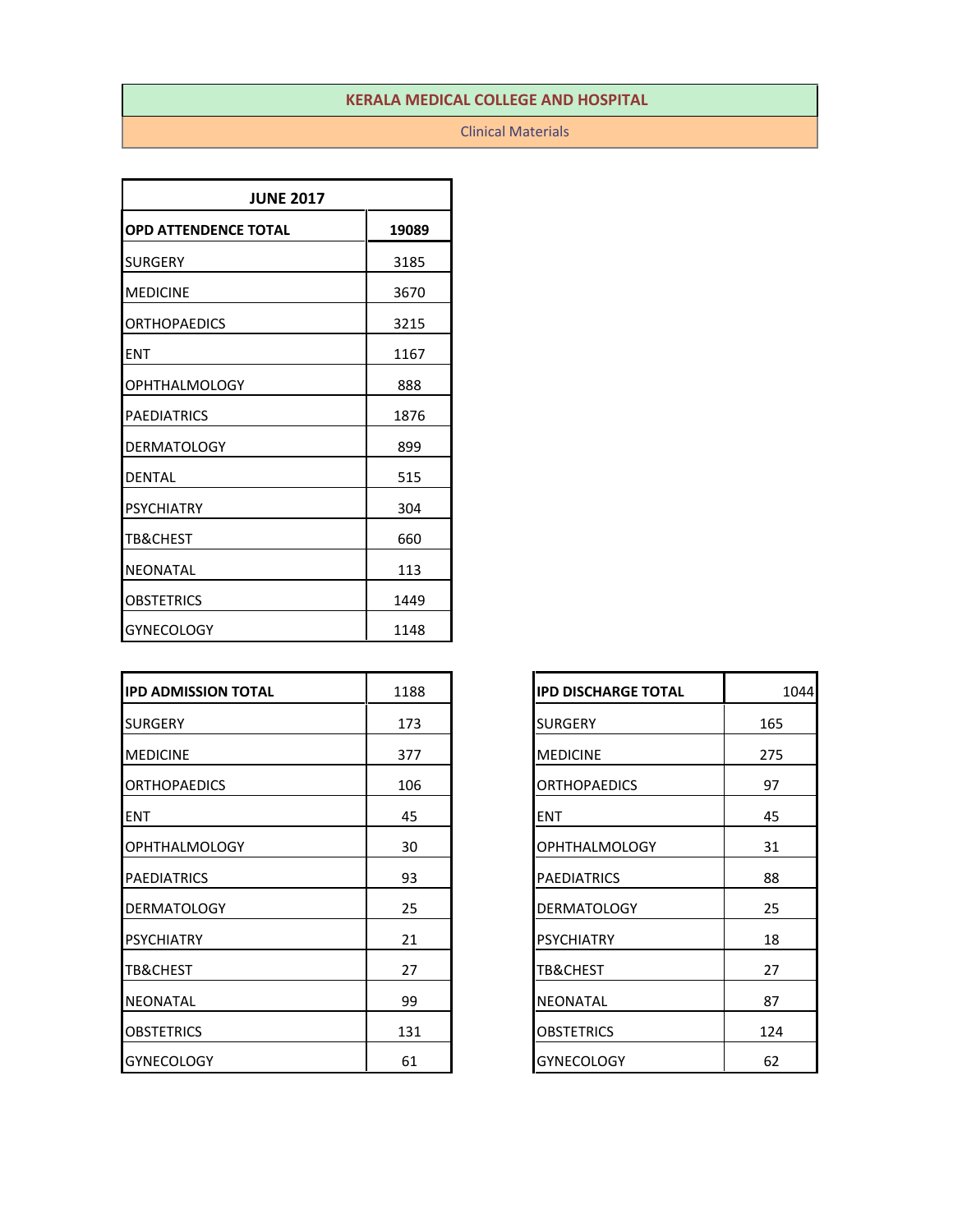| <b>JUNE 2017</b>                 |      |
|----------------------------------|------|
| <b>OPERATION WORK</b>            |      |
| No:of major surgical operations  | 226  |
| No: of minor surgical operations | 1205 |
| No: of normal deliveries         | 74   |
| No: of caesarian sections        | 22   |

| <b>RADIOLOGICAL INVESTIGATIONS</b> | <b>JUNE 2017</b> |     |  |
|------------------------------------|------------------|-----|--|
|                                    | <b>OP</b>        | IP  |  |
| X-ray                              | 2729             | 432 |  |
| <b>USG</b>                         | 1293             | 184 |  |
| Barium, IVP etc;                   | 115              | 28  |  |
| ICT                                | 52               | 40  |  |

| <b>LABORATORY INVESTIGATIONS</b> | <b>JUNE 2017</b> |                |  |
|----------------------------------|------------------|----------------|--|
|                                  | <b>OP</b>        | IP             |  |
| Biochemistry                     | 8704             | 7485           |  |
| Microbiology                     | 593              | 423            |  |
| Serology                         | 1952             | 1087           |  |
| Haematology                      | 19,913           | 13,274         |  |
| Histopathology                   | 138              | 221            |  |
| Cytopathology                    | 236              | 162            |  |
|                                  | <b>HIV-307</b>   | <b>HIV-218</b> |  |
| Others                           | Malaria-64       | Malaria-40     |  |

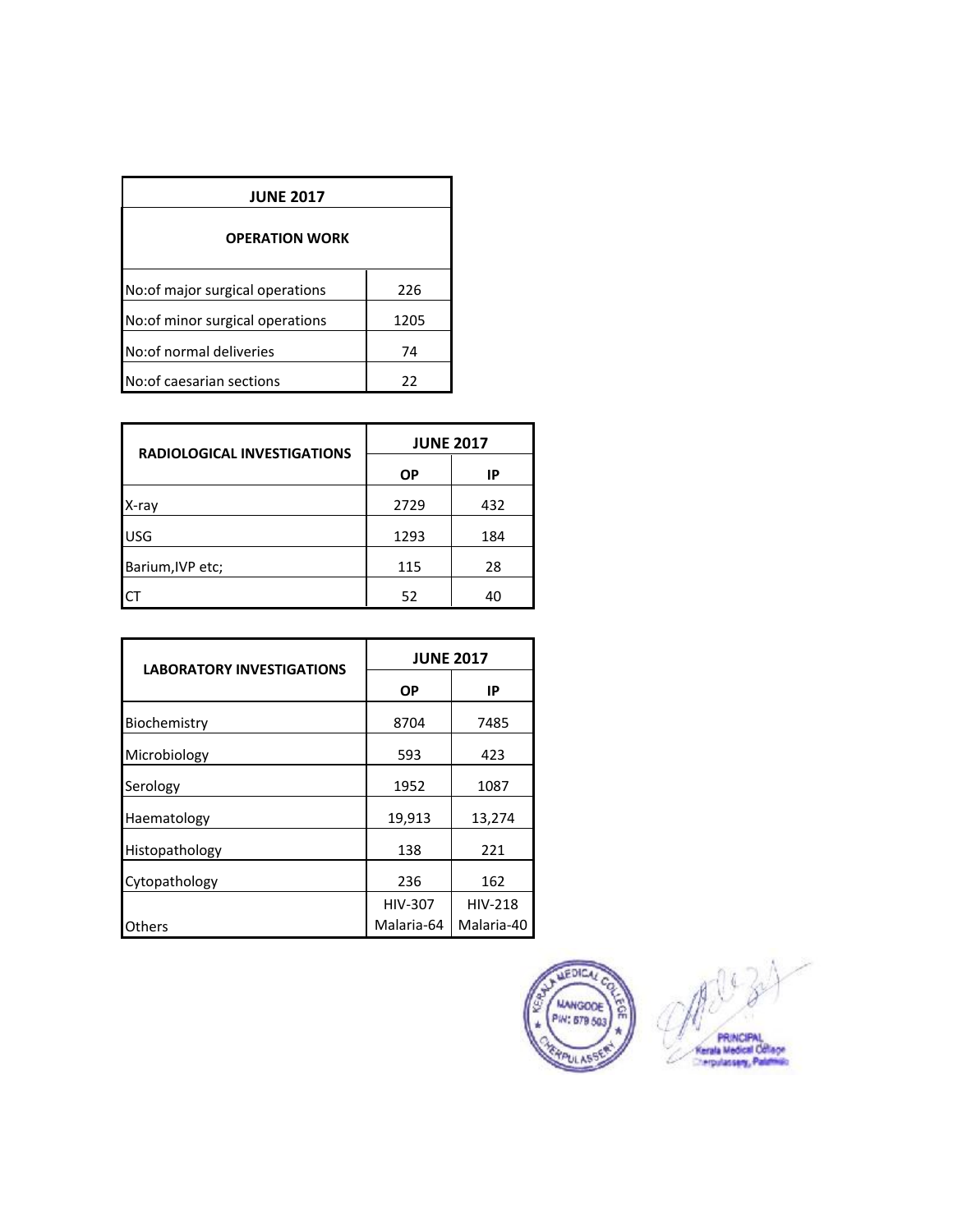|                             |       | <b>KERALA MEDICAL COLLEGE AND HOSPITAL</b> |
|-----------------------------|-------|--------------------------------------------|
|                             |       | <b>Clinical Materials</b>                  |
| <b>MAY 2017</b>             |       |                                            |
| <b>OPD ATTENDENCE TOTAL</b> | 19058 |                                            |
| <b>SURGERY</b>              | 3153  |                                            |
| <b>MEDICINE</b>             | 3520  |                                            |
| <b>ORTHOPAEDICS</b>         | 3167  |                                            |
| <b>ENT</b>                  | 1207  |                                            |
| <b>OPHTHALMOLOGY</b>        | 946   |                                            |
| <b>PAEDIATRICS</b>          | 1783  |                                            |
| <b>DERMATOLOGY</b>          | 948   |                                            |
| <b>DENTAL</b>               | 583   |                                            |
| <b>PSYCHIATRY</b>           | 347   |                                            |
| <b>TB&amp;CHEST</b>         | 564   |                                            |
| <b>NEONATAL</b>             | 131   |                                            |
| <b>OBSTETRICS</b>           | 1510  |                                            |
| <b>GYNECOLOGY</b>           | 1199  |                                            |

| <b>IPD ADMISSION TOTAL</b> | 1280 | <b>IIPD DISCHARGE TOTAL</b> | 1264 |
|----------------------------|------|-----------------------------|------|
| <b>SURGERY</b>             | 241  | <b>SURGERY</b>              | 235  |
| <b>MEDICINE</b>            | 297  | <b>MEDICINE</b>             | 295  |
| <b>ORTHOPAEDICS</b>        | 124  | <b>ORTHOPAEDICS</b>         | 123  |
| <b>ENT</b>                 | 52   | <b>ENT</b>                  | 50   |
| <b>OPHTHALMOLOGY</b>       | 35   | <b>OPHTHALMOLOGY</b>        | 33   |
| PAEDIATRICS                | 112  | <b>PAEDIATRICS</b>          | 110  |
| <b>DERMATOLOGY</b>         | 25   | <b>DERMATOLOGY</b>          | 23   |
| <b>PSYCHIATRY</b>          | 26   | <b>PSYCHIATRY</b>           | 29   |
| <b>TB&amp;CHEST</b>        | 32   | TB&CHEST                    | 30   |
| INEONATAL                  | 113  | INEONATAL                   | 116  |
| <b>OBSTETRICS</b>          | 158  | <b>OBSTETRICS</b>           | 156  |
| <b>GYNECOLOGY</b>          | 65   | <b>GYNECOLOGY</b>           | 64   |

| <b>IPD DISCHARGE TOTAL</b> | 1264 |
|----------------------------|------|
| SURGERY                    | 235  |
| <b>MEDICINE</b>            | 295  |
| <b>ORTHOPAEDICS</b>        | 123  |
| <b>ENT</b>                 | 50   |
| <b>OPHTHALMOLOGY</b>       | 33   |
| <b>PAEDIATRICS</b>         | 110  |
| <b>DERMATOLOGY</b>         | 23   |
| PSYCHIATRY                 | 29   |
| TB&CHEST                   | 30   |
| NEONATAL                   | 116  |
| OBSTETRICS                 | 156  |
| <b>GYNECOLOGY</b>          | 64   |

### 1/2